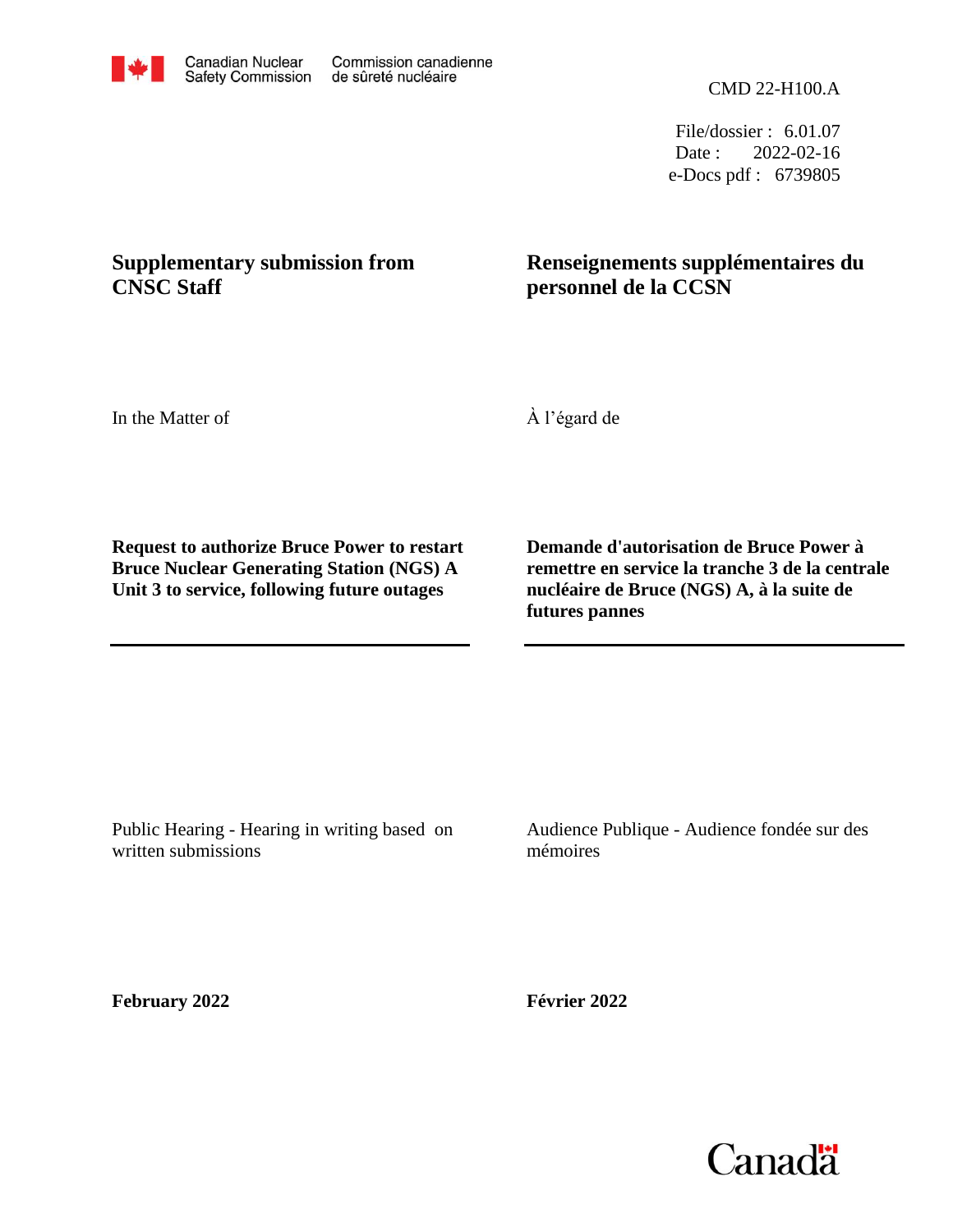Please find below the responses to the EAC questions:

- 1. The EAC is referring to Bruce Power's document, so Bruce Power should answer this question. Even if the numbers should be switched, it does not impact the findings.
- 2. The region of interest (ROI) defined by CNSC is for the purpose of regulatory recommendation to ensure adequate safety margins extend beyond the localized region of interest identified by Bruce Power. CNSC staff are not only considering the justifications presented by the licensee for the limited ROI, but also the Industry's ability to predict future Heq distribution in the region. In other words, Heq migration should continue to be considered for the whole circumference until definitively ruled out.

Based on the current information that CNSC staff have received, there is insufficient evidence to support that the region of elevated Heq will not continue to expand axially and circumferentially with continued operation. On slide 20 of Bruce Power's CMD 21- H11.2A, Bruce Power presented a theoretical evolution of Heq progression from 5 to 30 years of operation driven by temperature gradients. It is possible to observe that, while the Heq is highest at the top of the pressure tube, Heq increases in both circumferential and axial directions with time. For example, at year 20 the Heq is nominally 80 ppm at the 3:30 orientation and increases to over 100 ppm at year 30. When industry provides evidence from research activities to confirm the expected end of life extent of the region of interest for the pressure tubes, CNSC staff will re-assess the current recommendation.

CNSC staff is satisfied that Bruce Power demonstrates a low likelihood of generating cracks in the CNSC defined region of interest. Bearing pads do not reside in the CNSC defined region of interest near the outlet rolled joint of pressure tubes during normal operation as illustrated on Slide 17 of CMD 21-H11.2A and the fuel carrier protects the pressure tube during fueling operations. Therefore, the driving mechanism for the formation of significant debris fretting flaws does not exist in the CNSC defined region of interest. When assessing the low likelihood of cracking in the region of interest, CNSC staff considered the physical factors contributing to flaw formation in conjunction with inspection findings and the results of the statistical evaluations.

3. In the previous decision by the Commission for Bruce A Unit 3 on November 10, 2021 [eDocs [6677603\]](6677603), the Commission authorized the limited restart of Unit 3 only from the planned A2131 outage. The decision was based on the information at the time. As more information has become available for CNSC staff to assess, CNSC staff have now concluded that Unit 3 restart conditions will be similar to Units 4, 5, 7 and 8. Unit 3 has fully met the condition of the order.

In its record of decision the Commission was satisfied that Bruce Power met the condition of the DO Order for all units except Bruce A Unit 3 (i.e. all OPG Darlington and Pickering units in extended operation and Bruce Units 4, 5, 7 and 8). Bruce Power requested to close the Order for Unit 3 which is effectively requesting closure of the Order for all Bruce units.